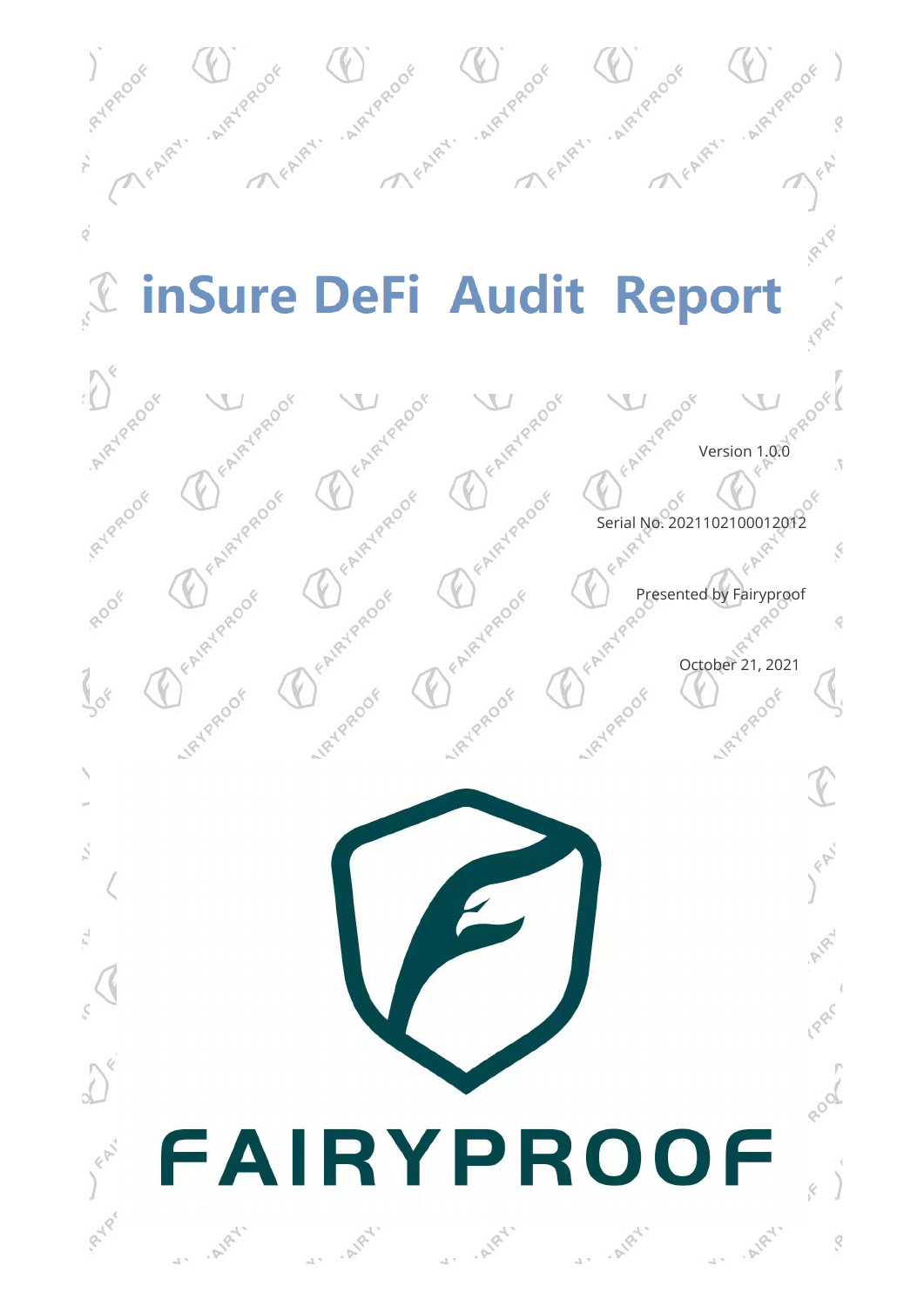## FAIRYPROOF **Music Conduction**

This document includes the results of the audit performed by the Fairyproof team on the inSure of the Audit Start Time: FAIRYPP DeFi project.

FAIRY PROOF

F. Antry Proof

FAIRYPROOF

FAIRYPROOF

Algyptook

FAIRY PROOF

FAIRY ROOF

FAIRY REDOF

Jegoog Jegoog

FAIRY REDOF

FRIRTPROOF

FAIRY PROOF

FAIRYPRE

1800F

Jegoog C

ROO

 $\mathcal{Q}_L$ 

FAIRY RADOF

ġ

- **Audit Start Time:**
- October 19, 2021
- **Audit End Time:**
- October 20, 2021
- **Token's Name:** 
	- inSure

SURE

- **Token's Symbol:**
- **Token's Precisions:**
- 18

 $\frac{1}{b}$ 

 $\zeta$ 

K

FR

**PHP** 

ý,

ó

- **Audited Code's Github Repository:** www.com/inSureToken/SmartContract
- Š.
- **Audited Code's Github Commit Number When Audit Started:**<br>Audited Code's Github Commit Number When Audit Started:<br>A74f85ce42afaaf31370476420cbcafbf78382fd<br>Audited Source File:
	- 474f85ce42afaaf31370476420cbcafbf78382fd
	- **Audited Source File's Address:**
- Audited Source File's Address:<br><https://etherscan.io/address/0xcb86c6a22cb56b6cf40cafedb06ba0df188a416e>

FAIRY PROOF

FAIRY PROOF

FAIRYPROOF

- **Audited Source Files:**
	- The calculated SHA-256 values for the audited files when the audit was done are as follows:
		- inSure.sol: 0xc8d1ed2ecb6cdc015b5e922e7ba31e7f1628f07c94be90d006ea71c82ac565df<br>inSureBSCAnySwap.sol:<br>0x087f90e15e5b22aa2f11b4f598ed68614f95b5480cf904bc1153.35 inSureBSCAnySwap.sol:  $\circ^{\diamond}$ 0x087f90e15e5b22aa2f11b4f598ed68614f95b5480cf904be1169c220831c0b75

**18800F** 

18ROOF

- The source files audited include all the files with the extension "sol" as follows:
	- contracts/ ├── inSure.sol inSureBSCAnySwap.sol

Jemplor

JPROOF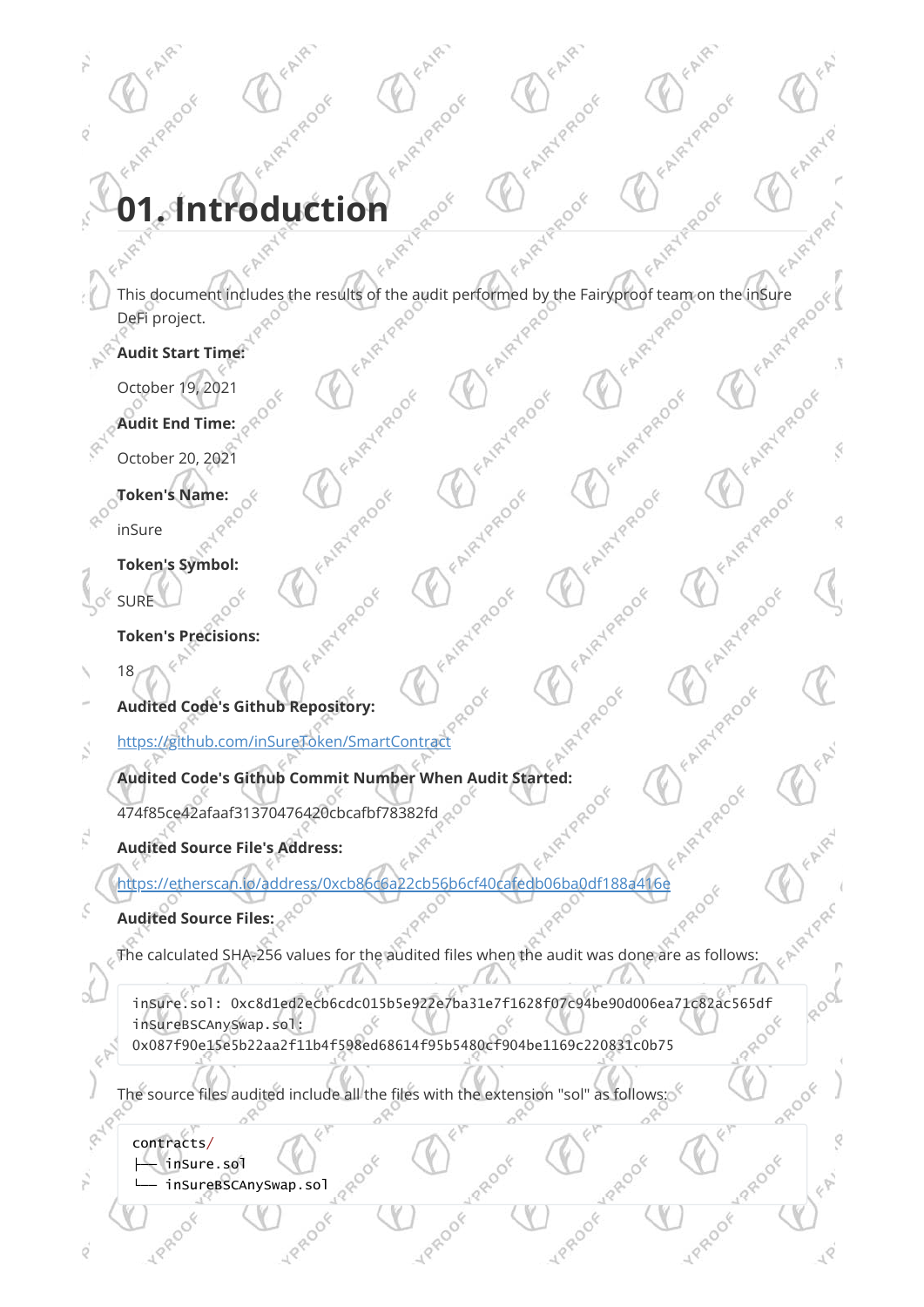The goal of this audit is to review inSure DeFi's token issurance function, study potential security vulnerabilities, its general design and architecture, and uncover bugs that could compromise the software in production.

We make observations on specific areas of the code that present concrete problems, as well as general observations that traverse the entire codebase horizontally, which could improve its quality as a whole.

This audit only applies to the specified code, software or any materials supplied by the inSure DeFi team for specified versions. Whenever the code, software, materials, settings, enviroment etc is changed, the comments of this audit will no longer apply.

Ŝ

#### **— Disclaimer**

Note that as of the date of publishing, the contents of this report reflect the current understanding of known security patterns and state of the art regarding system security. You agree that your access and/or use, including but not limited to any associated services, products, protocols, platforms, content, and materials, will be at your sole risk.

The review does not extend to the compiler layer, or any other areas beyond the programming language, or other programming aspects that could present security risks. If the audited source files are smart contract files, risks or issues introduced by using data feeds from offchain sources are not extended by this review either.

Given the size of the project, the findings detailed here are not to be considered exhaustive, and further testing and audit is recommended after the issues covered are fixed.

To the fullest extent permitted by law, we disclaim all warranties, expressed or implied, in connection with this report, its content, and the related services and products and your use thereof, including, without limitation, the implied warranties of merchantability, fitness for a particular purpose, and non-infringement.

We do not warrant, endorse, guarantee, or assume responsibility for any product or service advertised or offered by a third party through the product, any open source or third-party software, code, libraries, materials, or information linked to, called by, referenced by or accessible through the report, its content, and the related services and products, any hyperlinked websites, any websites or mobile applications appearing on any advertising, and we will not be a party to or in any way be responsible for monitoring any transaction between you and any third-party providers of products or services.

FOR AVOIDANCE OF DOUBT, THE REPORT, ITS CONTENT, ACCESS, AND/OR USAGE THEREOF, INCLUDING ANY ASSOCIATED SERVICES OR MATERIALS, SHALL NOT BE CONSIDERED OR RELIED UPON AS ANY FORM OF FINANCIAL, INVESTMENT, TAX, LEGAL, REGULATORY, OR OTHER ADVICE.

#### **— Methodology**

The above files' code was studied in detail in order to acquire a clear impression of how the its specifications were implemented. The codebase was then subject to deep analysis and scrutiny, resulting in a series of observations. The problems and their potential solutions are discussed in this document and, whenever possible, we identify common sources for such problems and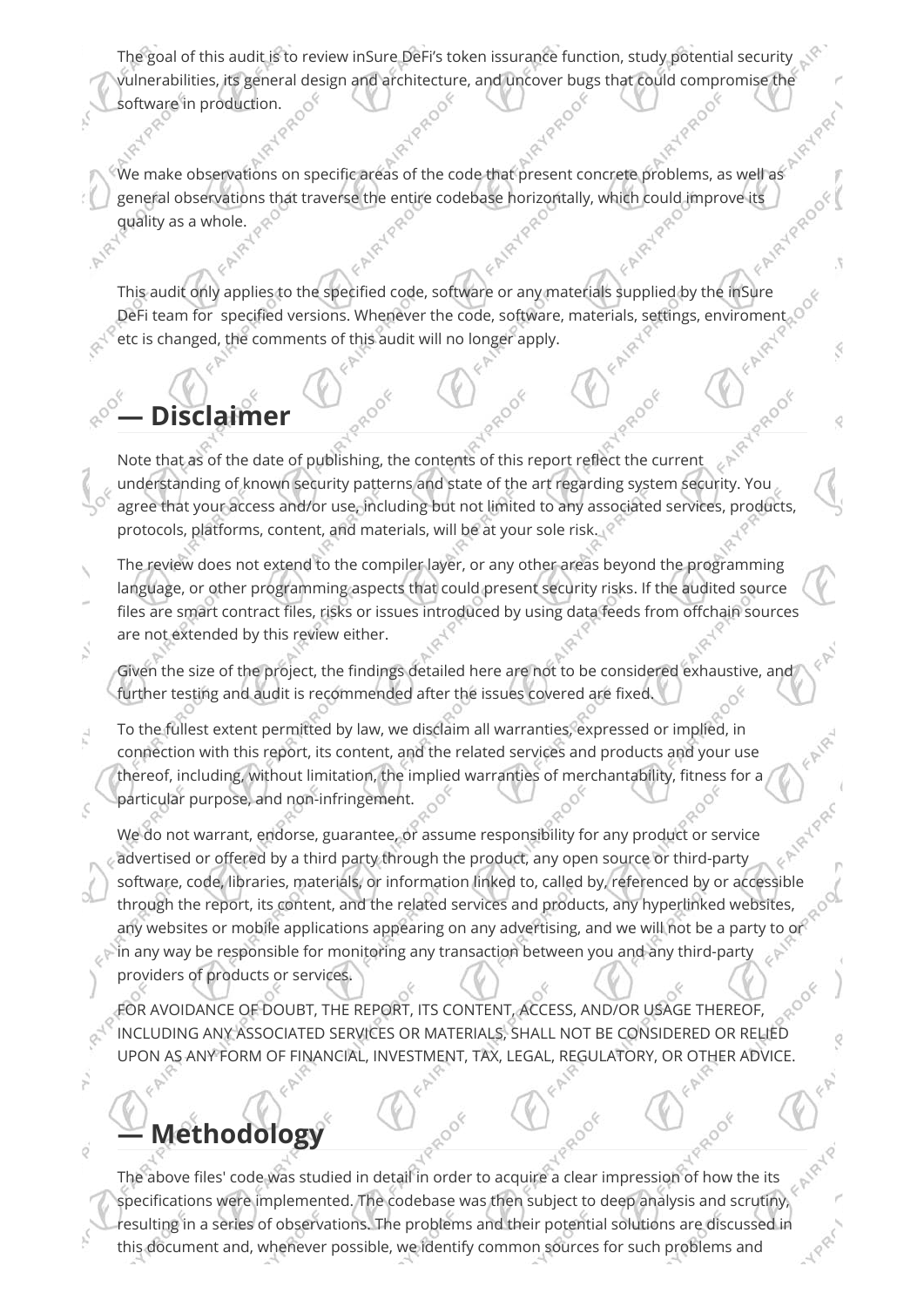comment on them as well.

- The Fairyproof auditing process follows a routine series of steps:
- 1. Code review that includes the following
	- i. Review of the specifications, sources, and instructions provided to Fairyproof to make sure we understand the size, scope, and functionality of the project's source code. ii. Manual review of code, which is the process of reading source code line-by-line in an
		- attempt to identify potential vulnerabilities.
		- iii. Comparison to specification, which is the process of checking whether the code does what the specifications, sources, and instructions provided to Fairyproof describe.

Ś

- 2. Testing and automated analysis that includes the following: i. Test coverage analysis, which is the process of determining whether the test cases are actually covering the code and how much code is exercised when we run the test cases. ii. Symbolic execution, which is analyzing a program to determine what inputs cause each part of a program to execute.
- 3. Best practices review, which is a review of the source code to improve maintainability, security, and control based on the established industry and academic practices, recommendations, and research.

#### **— Structure of the document**

This report contains a list of issues and comments on all the above source files. Each issue is assigned a severity level based on the potential impact of the issue and recommendations to fix it, if applicable. For ease of navigation, an index by topic and another by severity are both provided at the beginning of the report.

#### **— Documentation**

For this audit, we used the following sources of truth about how the token issurance should work: <https://insuretoken.net/>

[whitepaper](https://insuretoken.net/whitepaper.html)

 $\frac{1}{b}$ 

S

**PHR** 

É

ë

These were considered the specification.

#### **— Comments from Auditee**

No vulnerabilities with critical, high or medium-severity were found in the above source code.

One vulnerability with low-severity was found in the above source code.

### **02. About Fairyproof**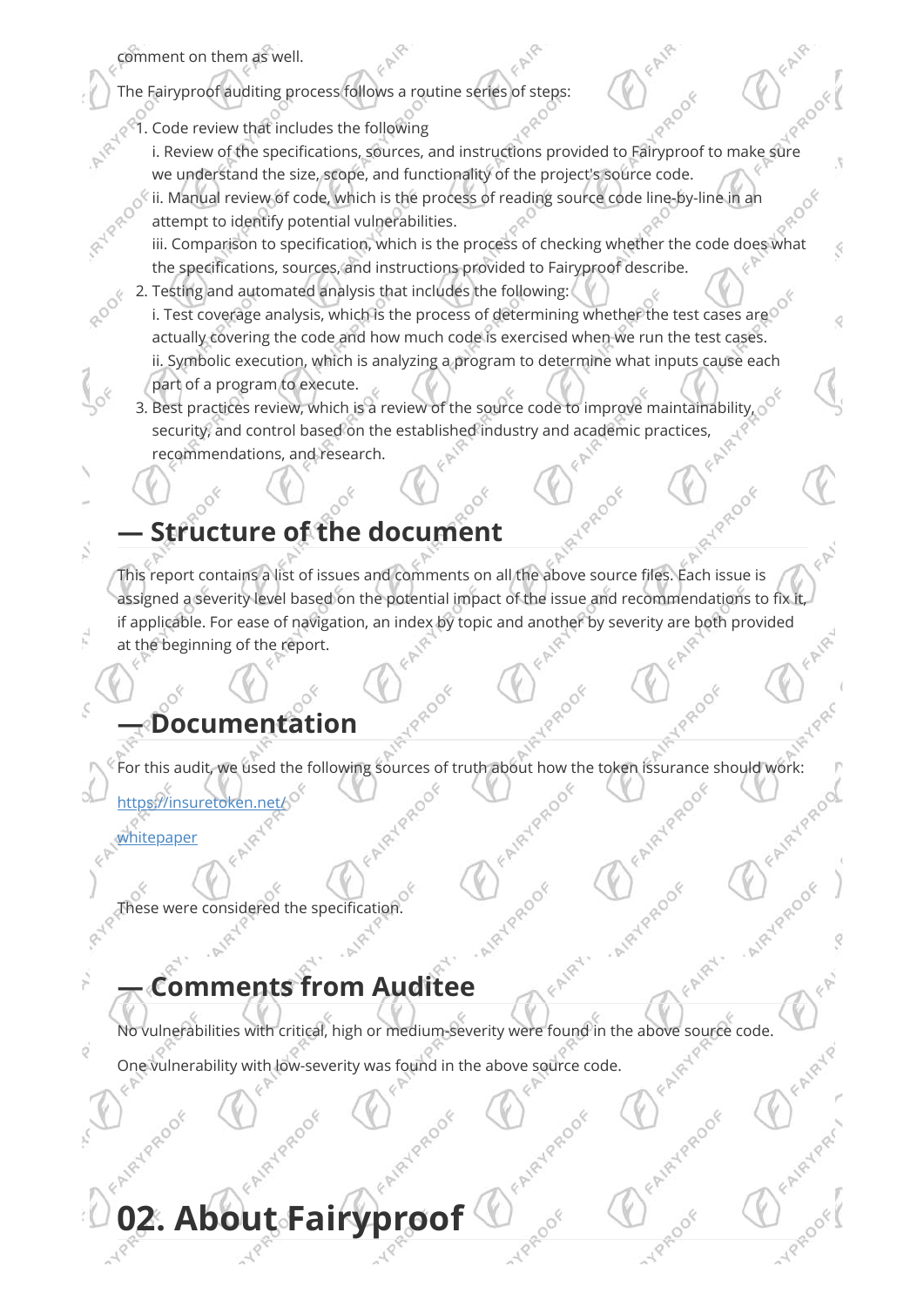AVR. Fairy proof is a leading technology firm in the blockchain industry, providing consulting and security audits for organizations. Fairy proof has developed industry security standards for designing and deploying blockchain security audits for organizations. Fairyproof has developed industry security standards for designing and deploying blockchain applications.

P,

Ś

Q

F. ANRY PROOF

FAIRY PROOF

Algregade

FAIRYPROOF

Yemook

EAIRY PROOF

FAIRY PROOF

FAIRY PROOF

FAIRYPROOF

Vegeor

AlmyPrepor

F. Alfriquoof

FAIRYPROOF

FAIRY PROOF

FAIRY PROOF

FAIRY ROOF

Algyphook

# **03. Major functions of audited code**

TPROOF

- The audited code implements a token issurance function.<br>
Name: inSure<br>
Symbol: SURE
- Name: inSure

ROOF

Symbol: SURE Ń,

 $\frac{1}{\pi}$ 

S

Ŷ.

ë

Precisions: 18

Max Supply: 88,000,000,000

#### **04. Coverage of issues**

reggook

The issues that the Fairyproof team covered when conducting the audit include but are not limited to the following ones: limited to the following ones:

FAIRYPROOF

FAIRY PROOF

Algyphoop

Algyphook

- Re-entrancy Attack
- DDos Attack
- Integer Overflow
- **P-YPRO** Function Visibility
	- Logic Vulnerability
	- Uninitialized Storage Pointer

Algregoe

- Arithmetic Precision<br>Tx.origin
- Tx.origin
- Shadow Variable
- Design Vulnerability
- Token Issurance<br>Asset Security<br>Access Contraction
- Asset Security
- **Access Control**

# **05. Severity level reference**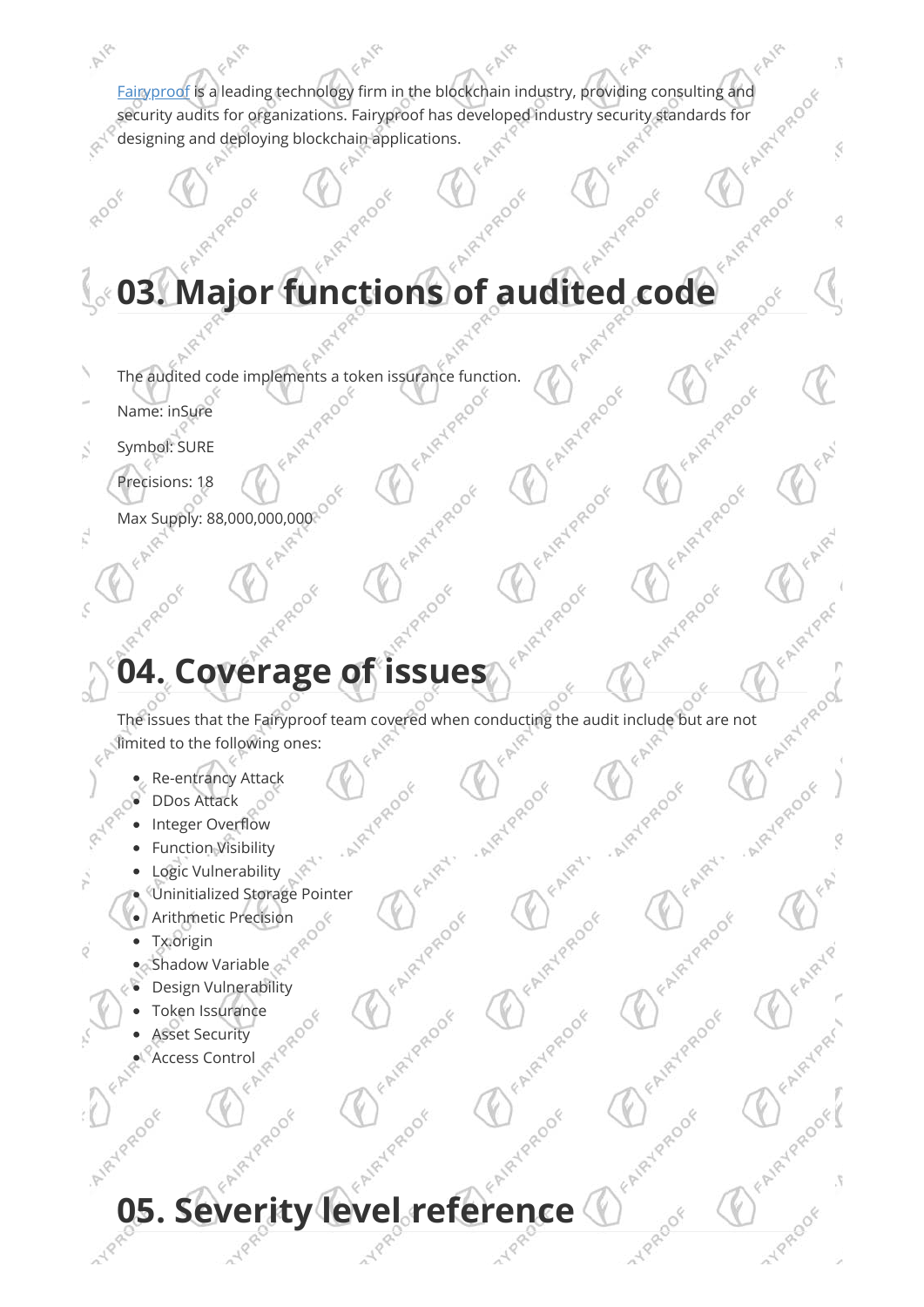Every issue in this report was assigned a severity level from the following:

**Critical** severity issues need to be fixed as soon as possible.

Ç

FE

S

ë

RDOF

**High** severity issues will probably bring problems and should be fixed.

**Medium** severity issues could potentially bring problems and should eventually be fixed.

**Low** severity issues are minor details and warnings that can remain unfixed but would be better fixed at some point in the future. fixed at some point in the future.

S

Q

3

Q

FAIRY PROOF

#### **06. Major areas that need attention**

Based on the provided souce code the Fairyproof team focused on the possible issues and risks related to the following functions or areas.

#### 1200 **- Integer Overflow/Underflow**

We checked all the code sections, which had arithmetic operations and might introduce integer overflow or underflow if no safe libraries were used. All of them used safe libraries.

We found one issue. For more details please refer to "08. Issue descriptions".

#### **- Setting of Transaction Fees**

We checked whether or not the transaction fees were set properly.

We didn't find issues or risks in these functions or areas at the time of writing.

#### **- Access Control**

**HPROOF** 

F. Antry Roof We checked each of the functions that could modify a state, especially those functions that could only be accessed by "owner".

Vegoor

We didn't find issues or risks in these functions or areas at the time of writing.

TPROOF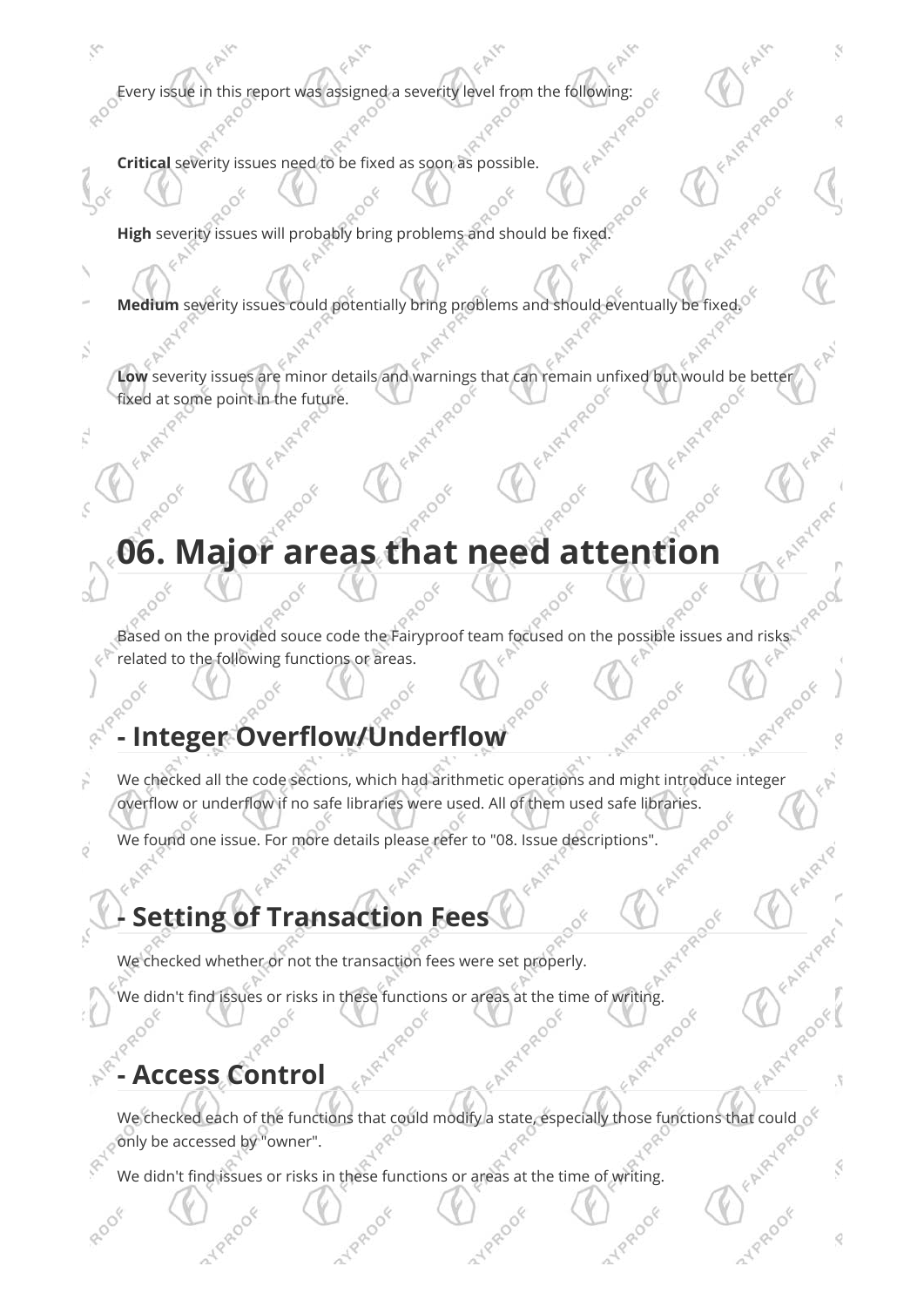#### **- Token Issurance**

We checked whether or not the contract files could mint tokens at will.

We didn't find issues or risks in these functions or areas at the time of writing.

FAIRY PROOF

Algregoe

2R-00F

AVR 1

FAIRYPROOF

FAIRY REDOF

FAIRYPROOF

VeRook

Ŝ

Algyphoof

TPROOF

#### **- State Update**

We checked some key state variables which should only be set at initialization. FAIRYPROOF We didn't find issues or risks in these functions or areas at the time of writing.

#### **- Asset Security**

 $\tilde{t}$ 

S

ó

We checked whether or not all the functions that transfer assets were safely hanlded. We didn't find issues or risks in these functions or areas at the time of writing.

#### **- Inefficient Code**

We checked whether or not there was inefficient code which could impact the code's readability and maintainability.<br>We didn't find issues or risks in these functions or are all the code's readability we didn't find issues and maintainability.

We didn't find issues or risks in these functions or areas at the time of writing.

#### **- Contract Migration/Upgrade**

We checked whether or not the contract files introduce issues or risks associated with contract migration/upgrade.

We didn't find issues or risks in these functions or areas at the time of writing

#### **- Miscellaneous**

**A. Critical**

17PR00

We didn't find issues or risks in other functions or areas at the time of writing.

### **07. List of issues by severity** AVROOF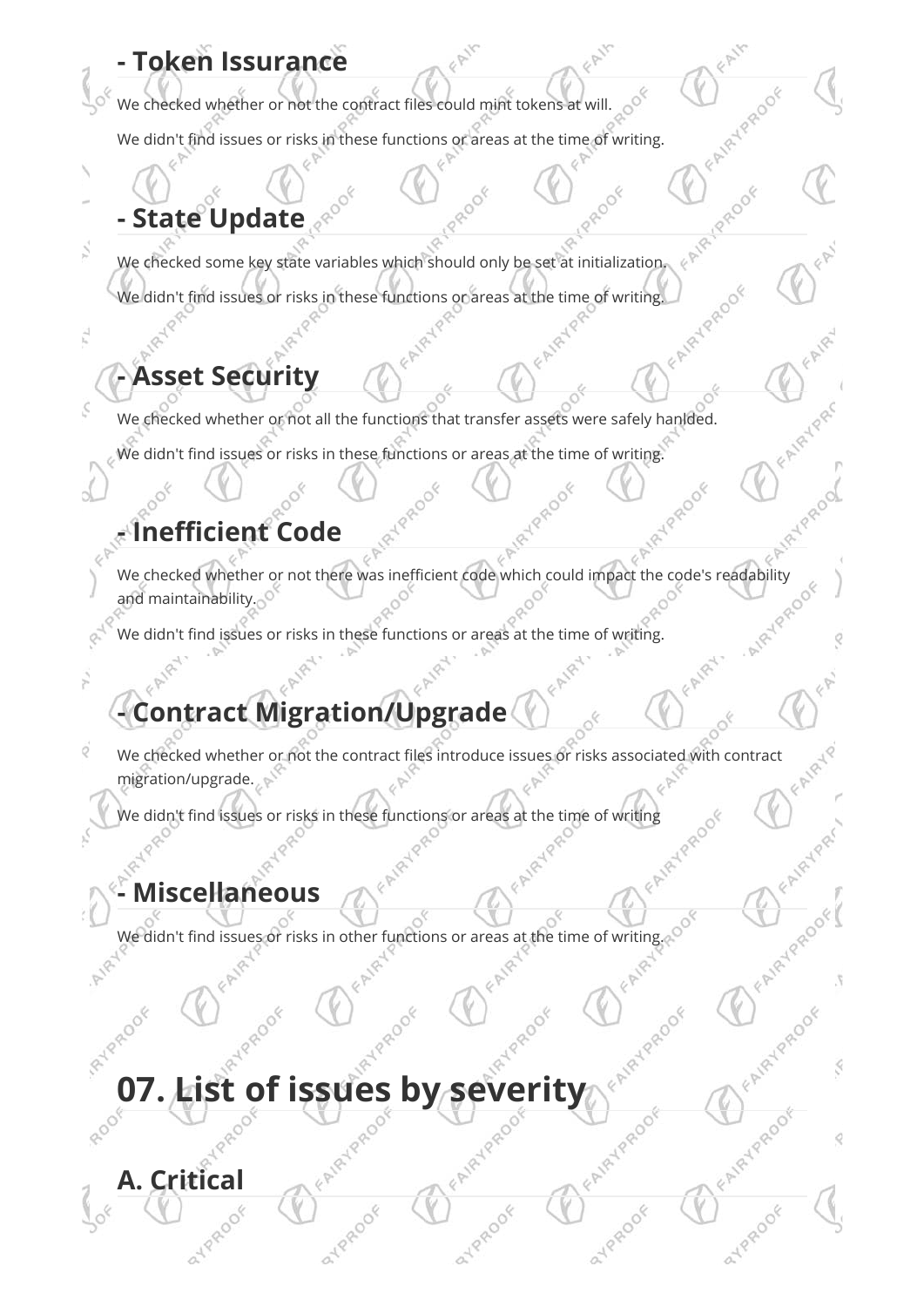

### **08. Issue descriptions**

#### **Integer Overflow: Low**

The following code section doesn't use safe math libraries to do arithmetic operations and may  $\mathbb{R}^{\mathbb{R}^{\mathbb{N}}}$ 2000 have integer overflow:

#### //line 83

allowance [\_from] [msg.sender] -= \_value;<br>
//line 130<br>
balance<br>
f[msg.sender] --//line  $130^{\circ}$  $\frac{130^{\circ}}{\text{balance}}$ <br>balanceOf[msg.sender] -=  $\frac{130^{\circ}}{\text{value}}$ ;<br>totalSupply -= \_value;

#### $//$ line 147

į

Š

 $\mathbb{R}$ 

AVRI

**PAR** 

8000

 $\mathcal{V}_{\diamond_{\kappa}}$ 

totalSupply -= \_value;<br>
// Updates totalSupply<br>  $\frac{1}{2}$ <br>
balance of Lefrom -= \_value;<br>
targeted balance<br>
allowance from the allowance from the allowance from the allowance from the allowance from the allowance of the al balanceOf[\_from] -= \_value;<br>targeted balance targeted balance allowance[\_from][msg.sender] -= \_value;<br>sender's allowance<br>totalsupply -= \_value; sender's allowance totalSupply -= \_value;

FAIRY RADOF

FAIRYPROOF

EALEYPROOF

FAIRY PROOF

Avenue Avenue

 $30^{6}$ 

 $\mathcal{R}$ 

Ŝ

Ò

Recommendation:

2000

Consider using safe math libraries to do arithmetic operations.